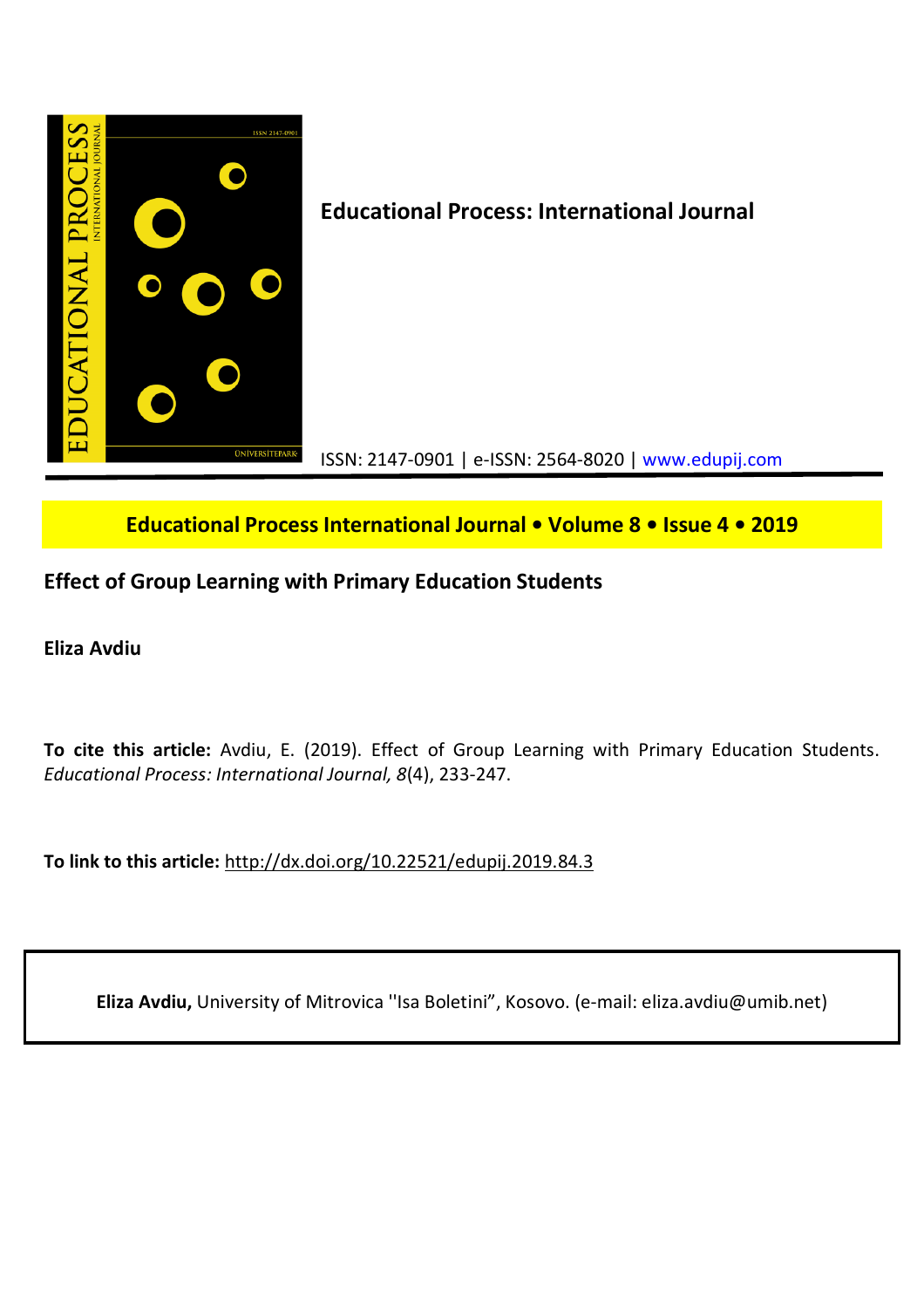## **Effect of Group Learning with Primary Education Students**

## ELIZA AVDIU

## **Abstract**

The purpose of this research is to examine group learning and its impact on achieving knowledge for primary school students. In this quasi-experimental study, data were collected from 221 students, with 111 students in an experimental group (who were influenced to learn through cooperative learning strategies) and 110 students in a control group (who learned under normal conditions). The total number of teachers was 50 from both groups. SPSS statistical package was used in this research with the following parameters: median, standard deviation, *t*-test, and correlation. Students achievement tests were conducted in both groups both prior to and following the experimental process in order to see the effects on students' achievements. The results of the analysis have shown that cooperative learning strategies have a significant effect on student achievement in learning. This has been proven through differences seen in the final success of students in the control and experimental groups, which showed significant statistical value in favor of the experimental group. This research also provides information on the effects of the implementation of group work in teaching, which resulted in higher student achievement based on engagement, and the educational and professional background of teachers as a potential factor in attracting students to active cooperative learning. Based on these results, implications point to the insufficient dedication of teachers during the group learning process.

**Keywords:** Collaboration, group learning strategies, students, teachers.

 $\sqrt{P^2 + 10.22521}$ /edupij.2019.84.3

………………………………………........….....………………………………...……………

EDUPIJ • ISSN 2147-0901 • e-ISSN 2564-8020 Copyright © 2019 by ÜNİVERSİTEPARK edupij.com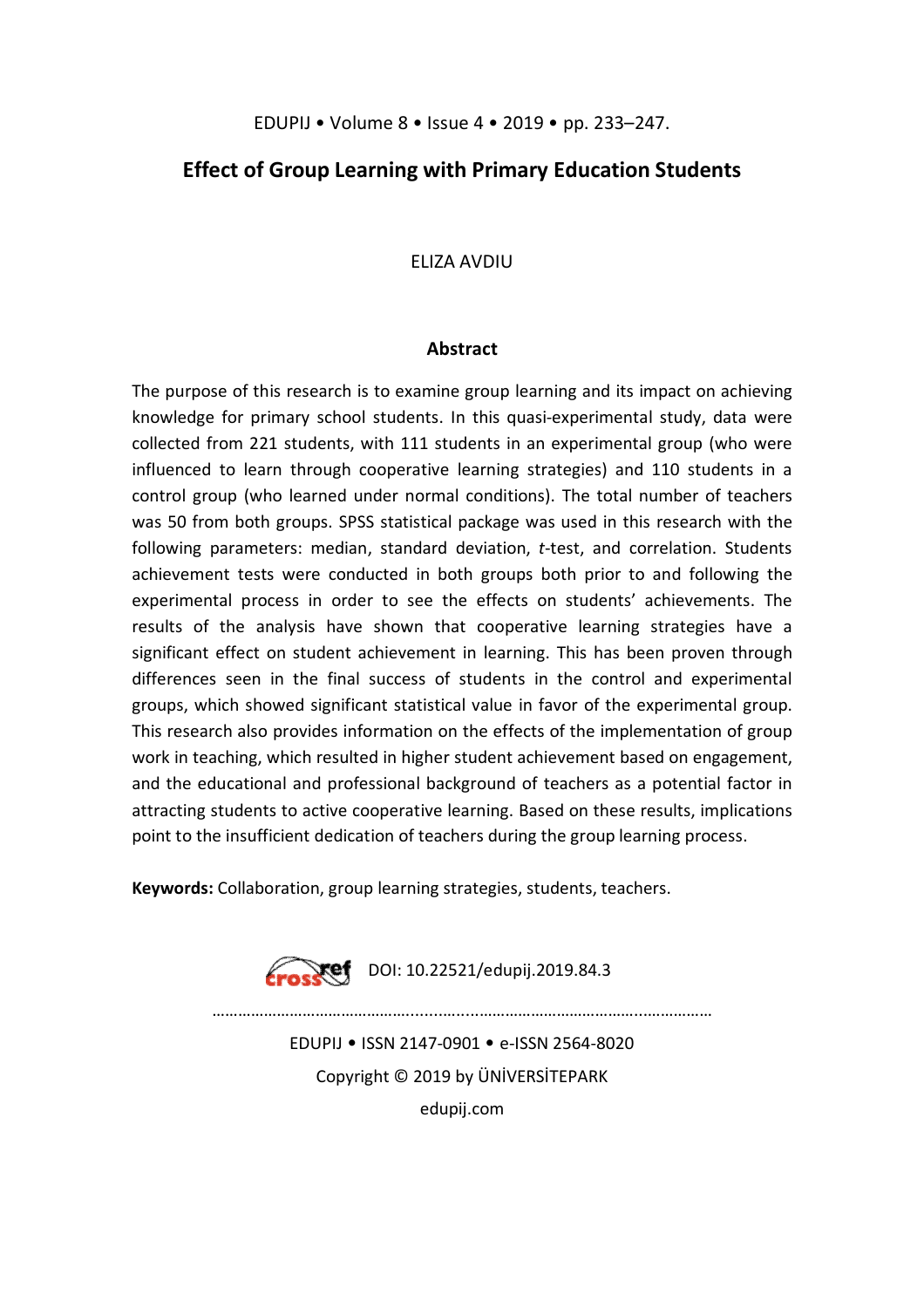## ELIZA AVDIU 234

## **Introduction**

Efforts to analyze transformations from the multiannual experiences of traditional into contemporary schooling, and in particular the implementation of group work in schools continue in society today. Prior to 2002, there was no tradition of specialized university teacher training in Kosovo; with most faculties offering a 3-year undergraduate course which means that some teachers may significantly lack knowledge on contemporary teaching methodologies (EU-SWAP, 2009).

Through changes in the education system and the integration of educational reform, as in other countries, Kosovo is also aiming at a new approach. This especially involves collaborative learning, with teaching and learning methods and strategies whereby students actively participate in the learning process (BEP, 2012).

Important contributions to the professional development of teachers in post-conflict Kosovo were provided by the European Union, UNICEF, Save the Children, CIDA, KEC etc. by organizing initial and advanced training sessions for teachers within the framework of preprimary and elementary institutions, and with a primary objective of active and collaborative learning (working in groups and pairs) (KEC, 2010). The effectiveness of the implementation of teaching working in groups, in line with its specific features, depends largely on the acquisition of new contemporary teaching methodologies and their skills during its practical implementation.

Organization of the teaching process, through various collaborative techniques, brought a freshness and creativity to the work of the teachers, and emphasized the active role of students in collaborative learning, problem resolution, and self-initiated learning etc. This continues to be a challenge in Kosovan society because, to be successfully implemented, this activity can be seen as quite complex for some teachers and therefore such changes within schools cannot be made to happen very quickly.

In contemporary school research, it is well-known that learning through group work requires new teaching arrangements in order that students can build their knowledge actively through interacting with others and by performing activities in multidimensional forms.

## *Need for research*

In the Kosovan faculties which educate preservice teachers, students now study in groups as a sociological form of working, however, it is mostly studied theoretically and little importance is afforded to its implementation. Practical applications would help in successful implementation in practice once qualified, so that teachers could later successfully utilize skills in their classrooms. More precisely, "to make changes to school, it is not enough to only introduce teaching strategies to teachers in workshops-seminars, because learning is a very complex activity, changing teaching methods requires their understanding" (Nuredini, 2012, p. 2).

When we look at the problem, based on familiarity and personal experiences with students, teachers and parents, as well as various reactions presented in the published literature, it shows many failures during the implementation of the teaching process in groups, due in part to a lack of attention paid to this area.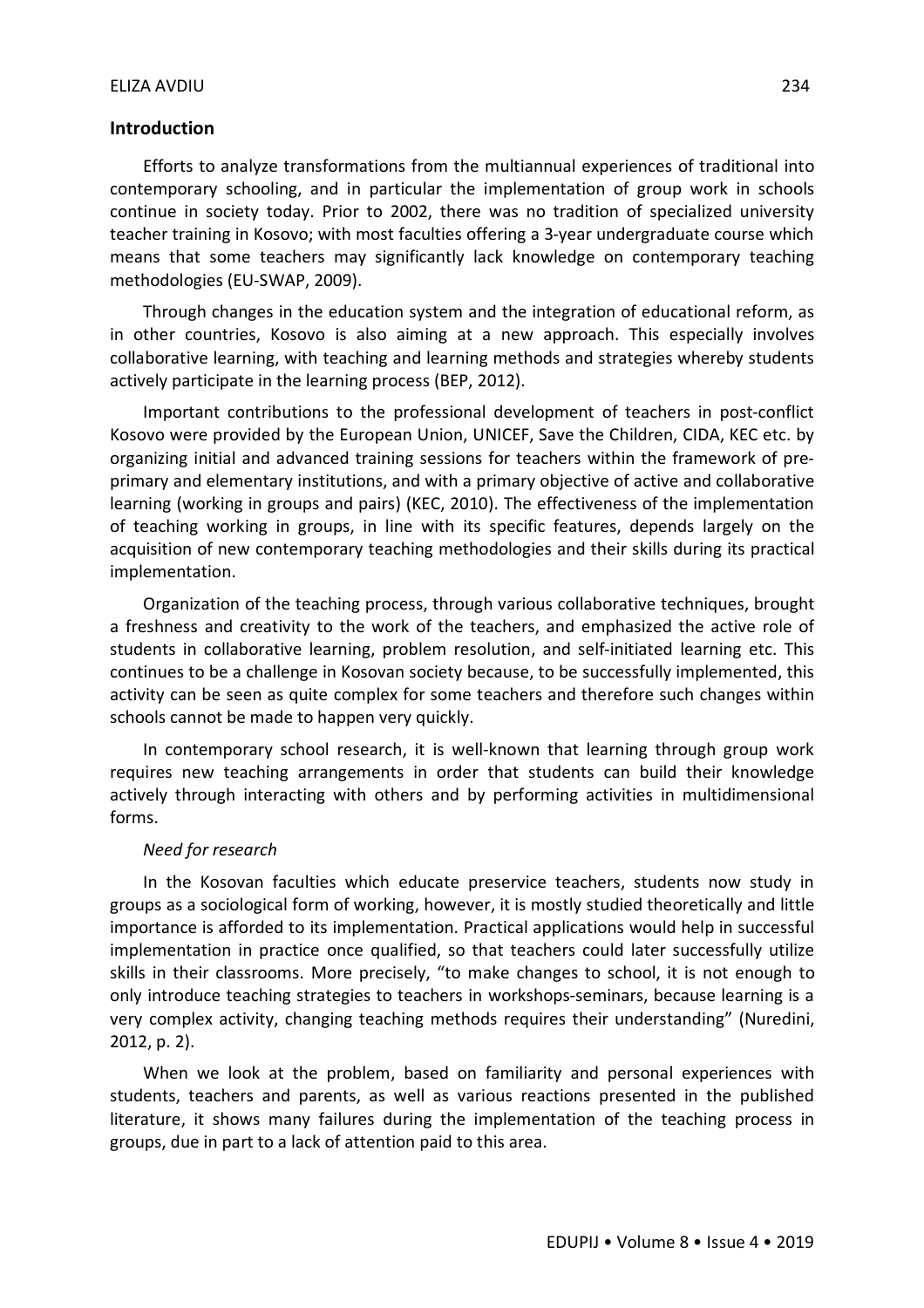In today's schools, it is clear that learning through group work is and should be part of the teaching process in order to overcome the traditional status quo; however, effective dissemination requires the implementation of work in groups along with all its required competencies with the goal to increase student learning.

Therefore, in order to clarify the current situation; to see whether this form of work is being adopted and implemented successfully in our schools, we need to analyze student achievements and knowledge, and to examine the learning process where learning is developed through group work.

#### *Literature Review*

Group work, especially collaborative work, is perceived as a powerful teaching activity where the core element is working alongside others in a group. On the other hand, group work can be considered as merely a number of students working together, who may or may not interact (Woolfolk, 2011). Teamwork implies students working together as a group or team for a common goal (Westergaard, 2009). Group effectiveness can be achieved when students share ideas with each other, allowing them to participate in the planning process, assessing one another's personality features and reflecting a positive attitude towards group work (Gerlach, 2002). Another alternative point of view is that when children work together, they can come up with problem-solving ideas, and also understand concepts that would not have been possible if they had worked alone (Baines, Blatchford, & Chowne, 2007). On the other hand, student interactions occur at different levels of intensity at various stages during the evolution of a group (Glassman, 2009). In a review of 90 years of research in this area, Johnson et al. (1998) found that the process of cooperation improves learning outcomes more than individual work (as cited in Marzano, 2006).

Such research has revealed that the process of cooperation in the classroom increases remembering of a subject by students. In addition, the more time spent in groups, the more positive the attitudes of students have been found to be. Therefore, the cooperation process functions in the promotion of a whole range of achievements in learning, especially in emphasizing academic achievements, student behavior, and the memorizing of a subject. Group work allows for fully-fledged socialization in learning and an opportunity for better life-planning, and by exposing intellectual aspects of engagement in group work it enables students to discover scientific truths that influence their intellectual and social formation (Nuredini, 2012).

Today, development of constructivist points of view, according to Webb and Palincsar (1966), has sparked "a great interest in situations in which elaboration, interpretation, explanation and argumentation are integral to group activity and in which learning is supported by other individuals" (as cited in Woolfolk, 2011, p. 324). One of the theoretical perspectives on how students can learn by interacting with others is based on Vygotsky's constructivist social views, where children learn from interaction with friends so that they can complete tasks which they otherwise could not do on their own. Additionally, higher mental processes are developed through *negotiation and social interaction*, therefore cooperation is ıf considerable value in the learning process (Gillies & Ashman, 2003).

Also, particular attention should be given to the group learning process in the classroom, where teachers think about how they can help students reflect on what they have learned through written reflection, discussion and mutual questioning among students (Silver, Strong, & Perini, 2007). Effective Classroom Learning Strategies include students in a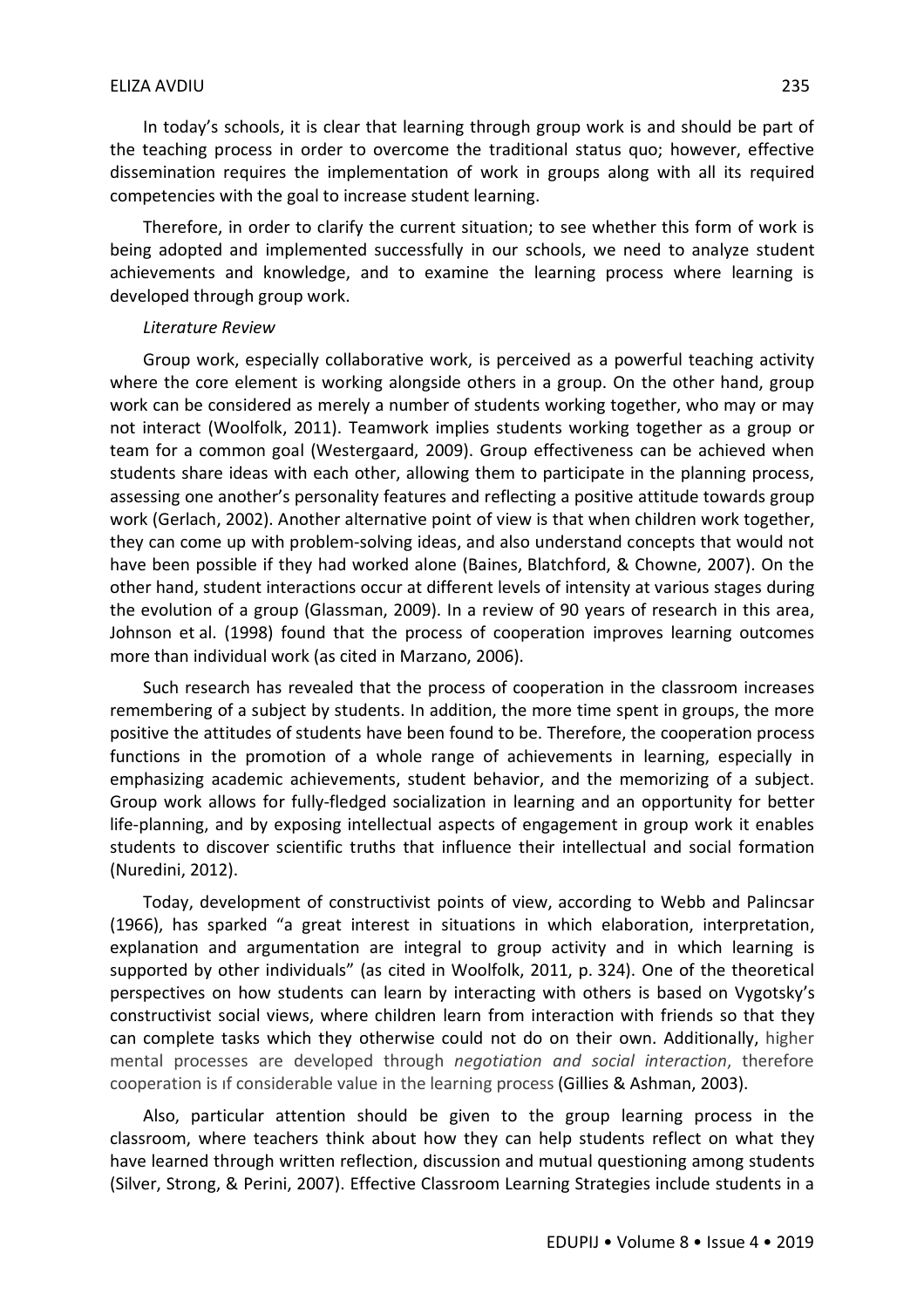variety of interactive practices and are intertwined in more than one category of student activity such as: collaborative learning, encouraging discussion, or graphical presentation of information (Musai, 2003).

Relationships within the group are best when students are encouraged to respect the opinion of the other members, contributing to the group's success, and sharing any difficulties they have when they are encountered (Lara & Repáraz, 2005).

In the problem-solving process, students require other habits too, such as listening to each other and working together as a group. Therefore, interactive learning cultivates certain values in students, with the aim of them being used in everyday life (Musai, 2003).

Collaborative learning may be developed at any time when students work together, even for out-of-class situations such as homework (Education Broadcasting Corporation, 2004).

The discussion network is a strategy designed to involve all students in a form of active participation through classroom discussions. The task during the course of discussion may require students to answer certain questions, or to react to a theory, concept, or information they are required to present (Downing, 2011). In this regard, studies show that small-group working is characterized by dialogue, debate, discussion, the exchange of ideas, reflection, interactivity and independent work, and is therefore considered effective as, except for increasing motivation and student responsibility, they also influence the full development of intellectual and internal independence according to the method of division into groups.

#### **Methodology**

This research includes a sample of primary education students and teachers with one control group and one experimental group. The study is considered quasi-experimental because the action of the experimental factor (collaborative teaching strategies) was stimulated. With the aim of identifying the phenomenon, the focus of the study was on issues such as the cooperation of students within the working group, group learning, to what degree does cooperation increase student interest in learning, what are the predominate relationships between students, the use of teaching techniques/strategies, and the professional preparation of the teachers.

A total of 221 students participated in the survey, with 111 forming the experimental group and 110 students in a control group. The students involved in the research were all from the fifth grade (V), attending schools in urban and rural environments throughout Kosovo. Also, the number of teachers involved in the research totaled 50 from both groups (control and experimental) and were from the same schools as the participant students.

The research was conducted in the subject of natural sciences and spread across a total of eight classes, with four classes as the control group and four as the experimental group (see Table 1).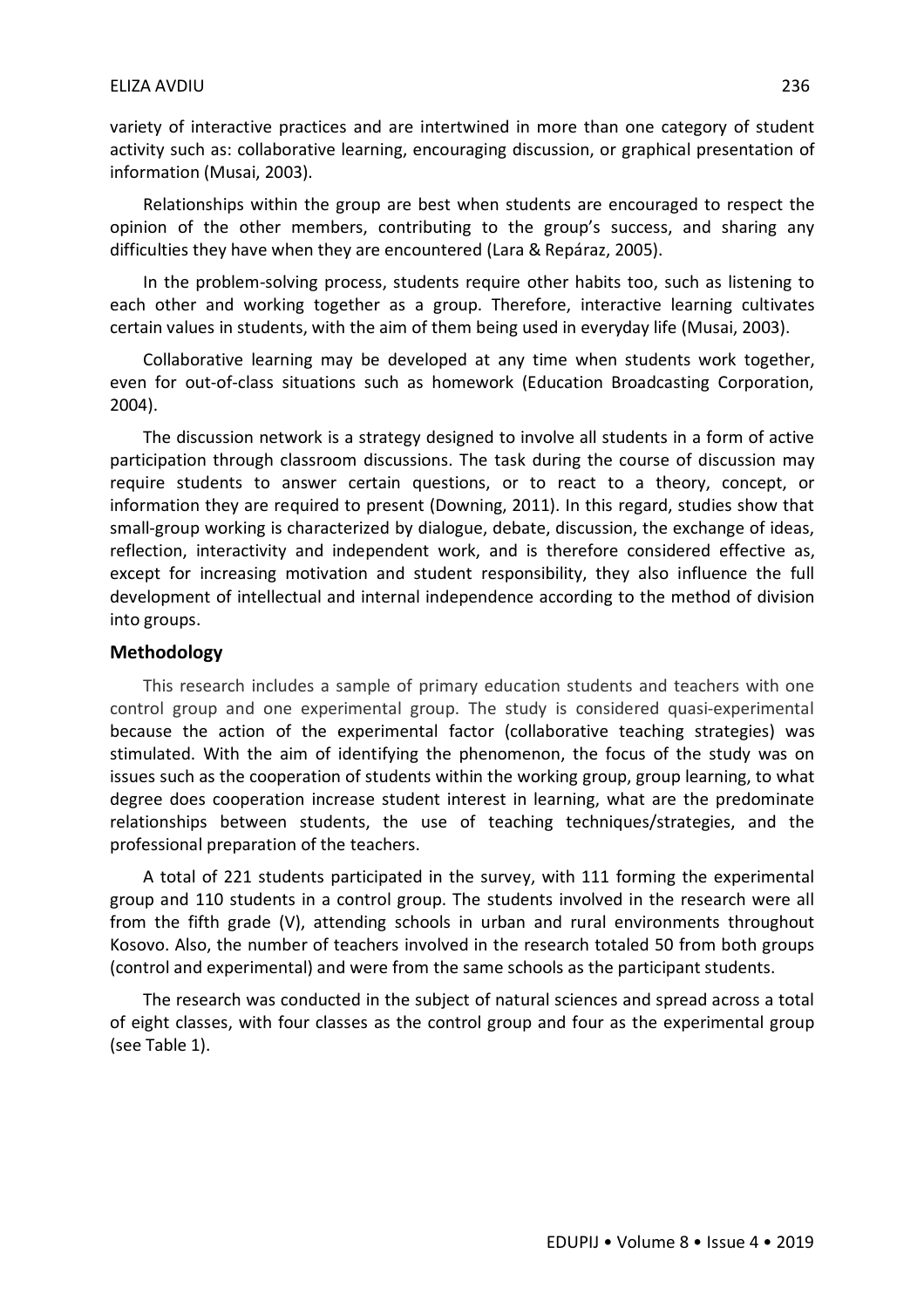| <b>I able 1.</b> Students classes and work groups |           |               |               |              |  |
|---------------------------------------------------|-----------|---------------|---------------|--------------|--|
| Primary school                                    | Location  | Control       | Experimental  | Number of    |  |
|                                                   |           | group classes | group classes | students     |  |
| Ismail Qemali                                     | Prishtine |               |               | 89           |  |
| Ibrahim Fehmiu                                    | Prizren   |               | 1             | 21           |  |
| Shkendija                                         | Hajvali   |               |               | 64           |  |
| Pandeli Sotiri                                    | Obilig    |               |               | 21           |  |
| <b>SHMU II</b>                                    | Vushtrri  |               | 1             | 26           |  |
| Total                                             | 5 Schools | 4 Classes     | 4 Classes     | 221 Students |  |

**Table 1.** Students' classes and work groups

In Pristina, from the "Ismail Qemali" primary school, the total number of participating students was 89, with 25 in the control group from class V/3 and 64 students in the experimental group, of which 32 were from class V/6 and 32 from V/1. In Prizren, from the "Ibrahim Fehmiu" primary school, 21 students from class V/2 participated in the experimental group. In Vushtrri, from the "SHMU II" primary school, there was an experimental group with 26 students from class V/4. Meanwhile, a total of 110 students were included in the control group. The section surveyed at the "Ismail Qemali" primary school was as previously mentioned, while at the "Shkёndija" primary school in Hajvali, a total of 64 students were included, with 32 students from class V/2 and 32 students from V/3. While at the "Pandeli Sotiri" primary school in Obiliq, 21 students from class V/2 participated in the experimental group.

In a study case with an experimental and controlling group, we have to investigate the initial state of success that should be approximately identical (Muzhiç, 2004) in order to see the action of the experimental factor. In the case of the current study, the choice of subject was based on the student success criteria, and the study included those classes which had approximately identical levels of success at the beginning of the 2016-2017 academic school year.

The experimental group students and teachers were informed in detail about the treatment's requirements (experimental factor – cooperative teaching strategies) at the beginning of the school year, and these were consequently followed through several stages by the end of the year. All necessary materials (cooperative teaching strategies) were provided to the experimental group's teachers, and these were also verbally presented to them by the researchers. Meanwhile, the students and teachers in the control group conducted their class teaching according to their usual conditions.

The following data collection tools were employed in this study: questionnaire for students and teachers, discussions held with students and teachers, and classroom visits during teaching hours.

IBM'S Statistical Package for Social Science (SPSS) was used in the analysis of the study with the following parameters: average, standard deviation, *t*-test, and correlation.

*Research question:* Does the group learning increase students' knowledge?

*Research hypothesis:* Collaborative teaching strategies have an increasing student knowledge through constant cooperation of the teachers and students, higher student knowledge may be achieved.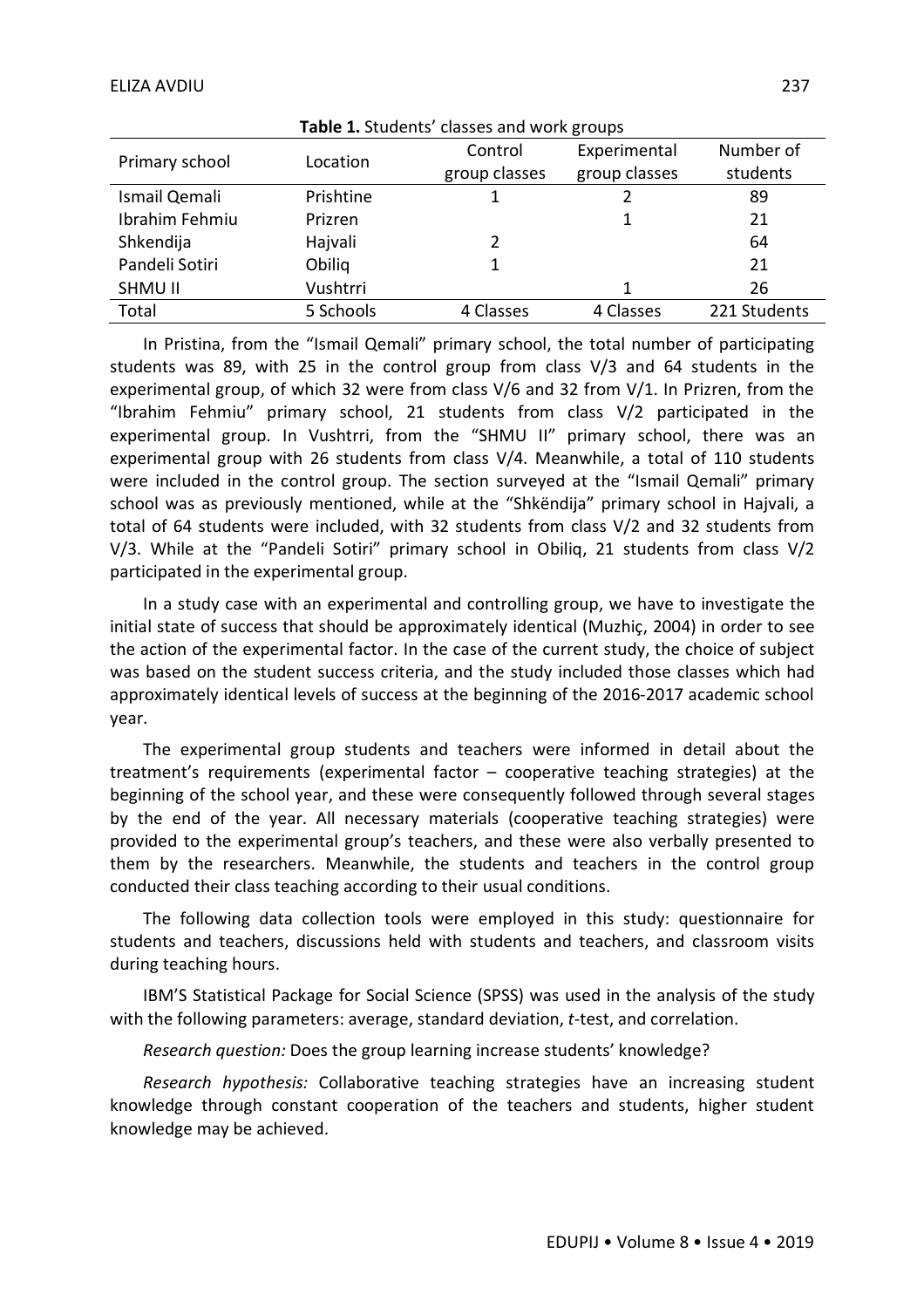## **Results**

For the question: "How much do the students work with each other during group work?" the teacher's results were as follows. From the teacher's answers in the control group (see Table 2), 64% considered that the students cooperated fully in their group work, while 36% stated average, and no teachers reported none.

| Claims  | Participants | %   |
|---------|--------------|-----|
| Fully   | 16           | 64  |
| Average | 9            | 36  |
| None    |              |     |
| Total   | 25           | 100 |

**Table 2.** Control group students working with each other

Whereas, Table 3 reports on the experimental group's results, with 76% of the teachers having considered stated fully, 24% average, and zero reported none.

| Claims  | Participants | %   |
|---------|--------------|-----|
| Fully   | 19           | 76  |
| Average | 6            | 24  |
| Little  | 0            | 0   |
| None    | 0            | 0   |
| Total   | 25           | 100 |

## **Table 3.** Experimental group students working with each other

In Table 4, 88% of the experimental group's teachers fully considered that the students' interests in learning increased, while 12% answered average, and no teachers selected none.

| ັ       | ັ            | ັ   |
|---------|--------------|-----|
| Claims  | Participants | %   |
| Fully   | 22           | 88  |
| Average |              | 12  |
| None    |              |     |
| Total   | 25           | 100 |

Meanwhile, for the control group, Table 5 shows that 44% of the teachers *fully*  considered that the students' interests in learning increased, with 56% of teachers having selected *average*, and no teachers selected *none*.

|        | <b>Control Group</b> |  |
|--------|----------------------|--|
| Claims | participants         |  |
| Fully  |                      |  |

**Table 5.** Control group learning – students' interest in learning increases

| Fully   | 11 | 44 |
|---------|----|----|
| Average | 14 | 56 |
| None    |    |    |
|         |    |    |

Total 25 100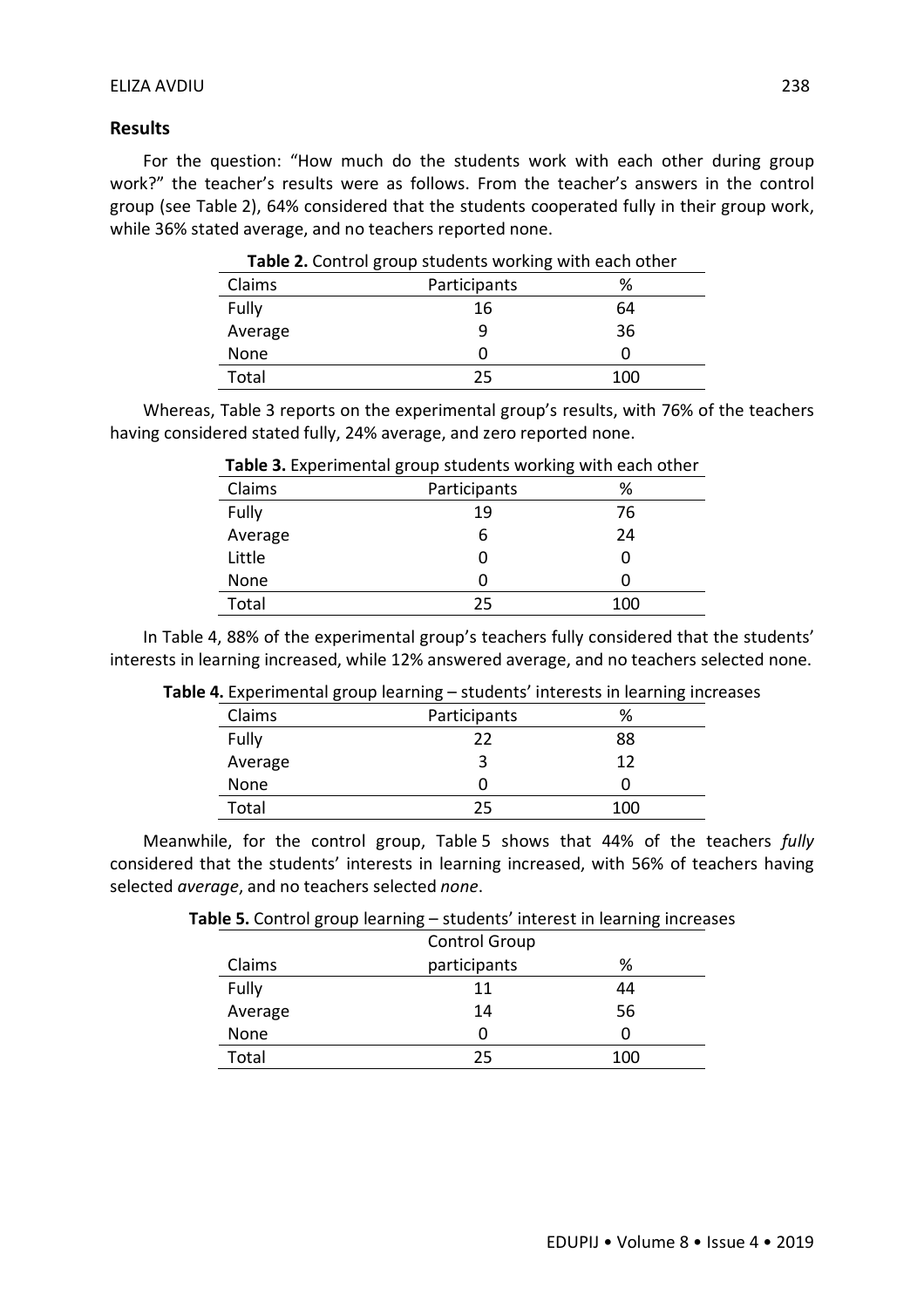|                                       | n  | М        | SD  |        | df |     |
|---------------------------------------|----|----------|-----|--------|----|-----|
| How much do the students cooperate    |    |          |     |        |    |     |
| during group work?                    |    |          |     |        |    |     |
| Control group                         | 25 | 1.281.36 | .45 | $-.59$ | 48 | .24 |
| Experimental group                    | 25 |          | .48 |        |    |     |
| Do you think group learning increases |    |          |     |        |    |     |
| the student's interest in learning?   |    |          |     |        |    |     |
| Control group                         | 25 | 1.56     | .50 | 3.63   | 48 | .00 |
| Experimental group                    | 25 | 1.12     | .33 |        |    |     |

**Table 6.** Increased interest in learning during group work and cooperation between students, t-Test

Table 6 shows that there was a significant difference found between the control group (M = 1.28, SD = .45) and the experimental group (M = 1.36, SD = .48) in their perceptions of how much students collaborated during their group work (t(48) =  $-.59$ , p =  $.24$ ).

Also, there was no significant difference found between the control group ( $M = 1.56$ ; SD = .50) and the experimental group ( $M = 1.12$ , SD = .33) in their perceptions of how much learning through groups increased the interest of students to learn  $(t(48) = 3.63, p = .00)$ .

For the question, "Which teaching techniques do you apply during group work?", the teachers in the control group (see Figure 1) stated that 32% of them apply the Cluster technique, 25% apply the "I Know, I Want to Know, I Learned" technique, 16% use Brainstorming, 12% use the DRTA technique, and 16% use a two-part Diary.

Meanwhile, findings from the experimental group showed 36% of the teachers use the Cluster technique, 24% use "I Know, I Want to Know, I Learned," and for both Brainstorming and the two-part Diary, the value reported by the teachers was 16%, which for Brainstorming was identical to the control group, while for the DRTA technique, the experimental group reported a lower value of 8% compared to 12% in the control group.





For the teachers' answers to the question, "What are the predominant relationships between students during group work?", Table 7 shows that for the control group, 40% of the teachers stated *collaborative*, 28% *competitive*, 28% *critical*, but only 4% stated *constructive*.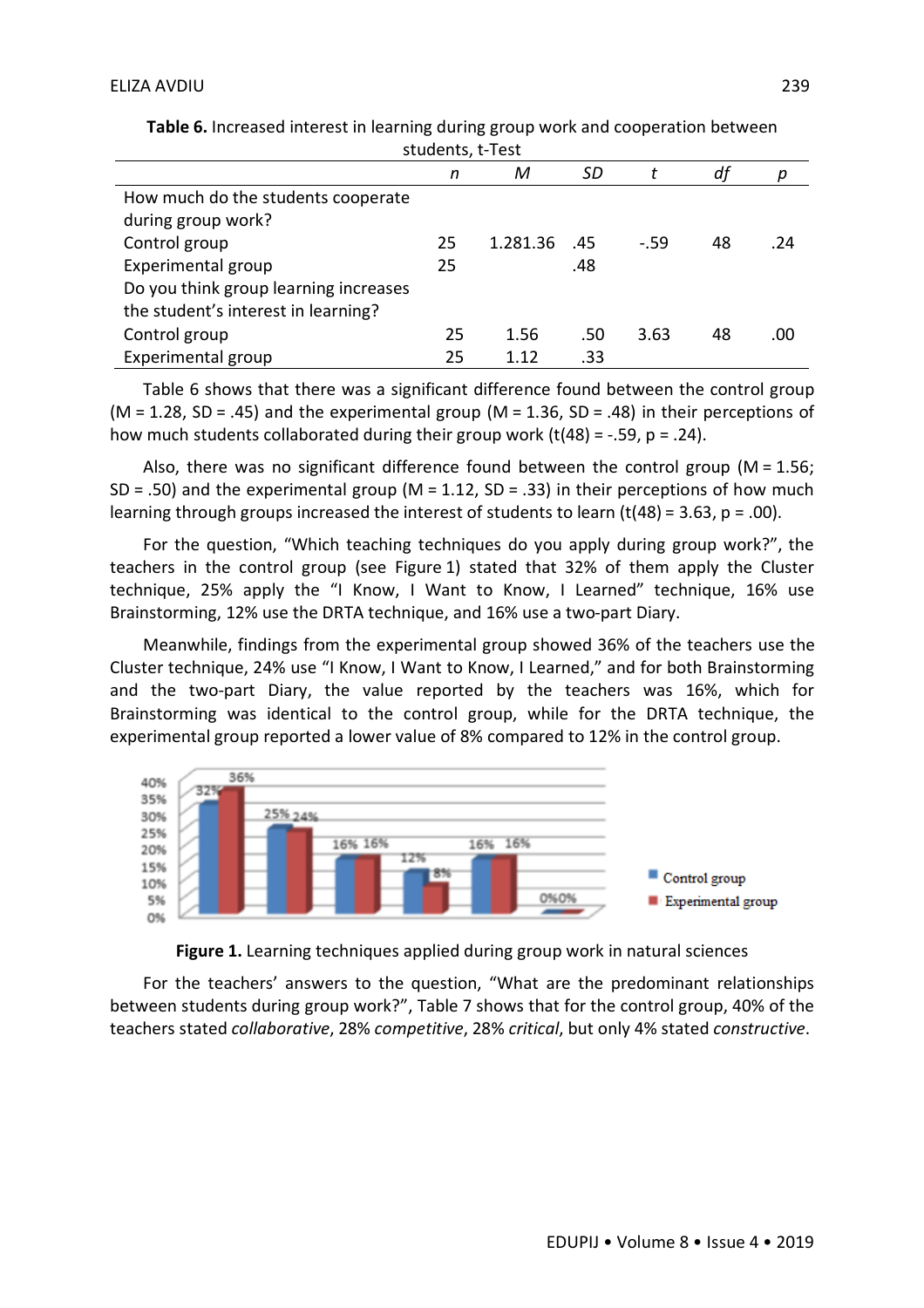| Claims        | Participants | %   |
|---------------|--------------|-----|
| Collaborative | 10           | 40  |
| Competitive   |              | 28  |
| Constructive  |              |     |
| Critical      |              | 28  |
| Total         | フら           | 100 |

**Table 7.** Predominant relationships within control group during group working

Meanwhile, for the experimental group, 48% stated *collaborative*, 16% *competitive*, 12% *constructive*, and 24% stated *critical* (see Table 8).

**Table 8.** Predominant relationships within experimental group during group working

| Claims        | Participants | %   |
|---------------|--------------|-----|
| Collaborative | 12           | 48  |
| Competitive   |              | 16  |
| Constructive  | 3            | 12  |
| Critical      | 6            | 24  |
| Total         | つら           | 100 |

With regards to the teachers' educational background, of the 25 teachers in the experimental group, 68% stated *faculty*, while 32% of stated *Pedagogical High School* (PHS) (see Table 9).

| Table 9. Experimental group teacher education level |              |     |  |
|-----------------------------------------------------|--------------|-----|--|
| <b>Education Level</b>                              | Participants | %   |  |
| <b>PHS</b>                                          |              | 32  |  |
| Faculty                                             | 17           | 68  |  |
| Total                                               | 25           | 100 |  |

Meanwhile, in the control group, of the 25 teachers, 64% stated *faculty*, while 36% of them stated *PHS* (see Table 10).

| <b>Table 10.</b> Control group teacher education level |              |     |  |
|--------------------------------------------------------|--------------|-----|--|
| <b>Education Level</b>                                 | Participants | %   |  |
| <b>PHS</b>                                             |              | 36  |  |
| Faculty                                                | 16           | 64  |  |
| Total                                                  | 25           | 100 |  |

**Table 10.** Control group teacher education level

**Table 11.** Student interest in learning, and student cooperation during group work, t-Test by teachers' education level

|                                         | n  | M    | SD  |         | df |     |
|-----------------------------------------|----|------|-----|---------|----|-----|
| How much does the group learning        |    |      |     |         |    |     |
| increase students interest in learning? |    |      |     |         |    |     |
| <b>PHS</b>                              | 17 | 1.00 | .00 | $-4.16$ | 48 | .00 |
| Faculty                                 | 33 | 1.51 | .50 |         |    |     |
| How much do the students cooperate      |    |      |     |         |    |     |
| during group work?                      |    |      |     |         |    |     |
| <b>PHS</b>                              | 17 | 1.00 | .00 | $-3.91$ | 48 | .00 |
| Faculty                                 | 33 | 1.48 | .50 |         |    |     |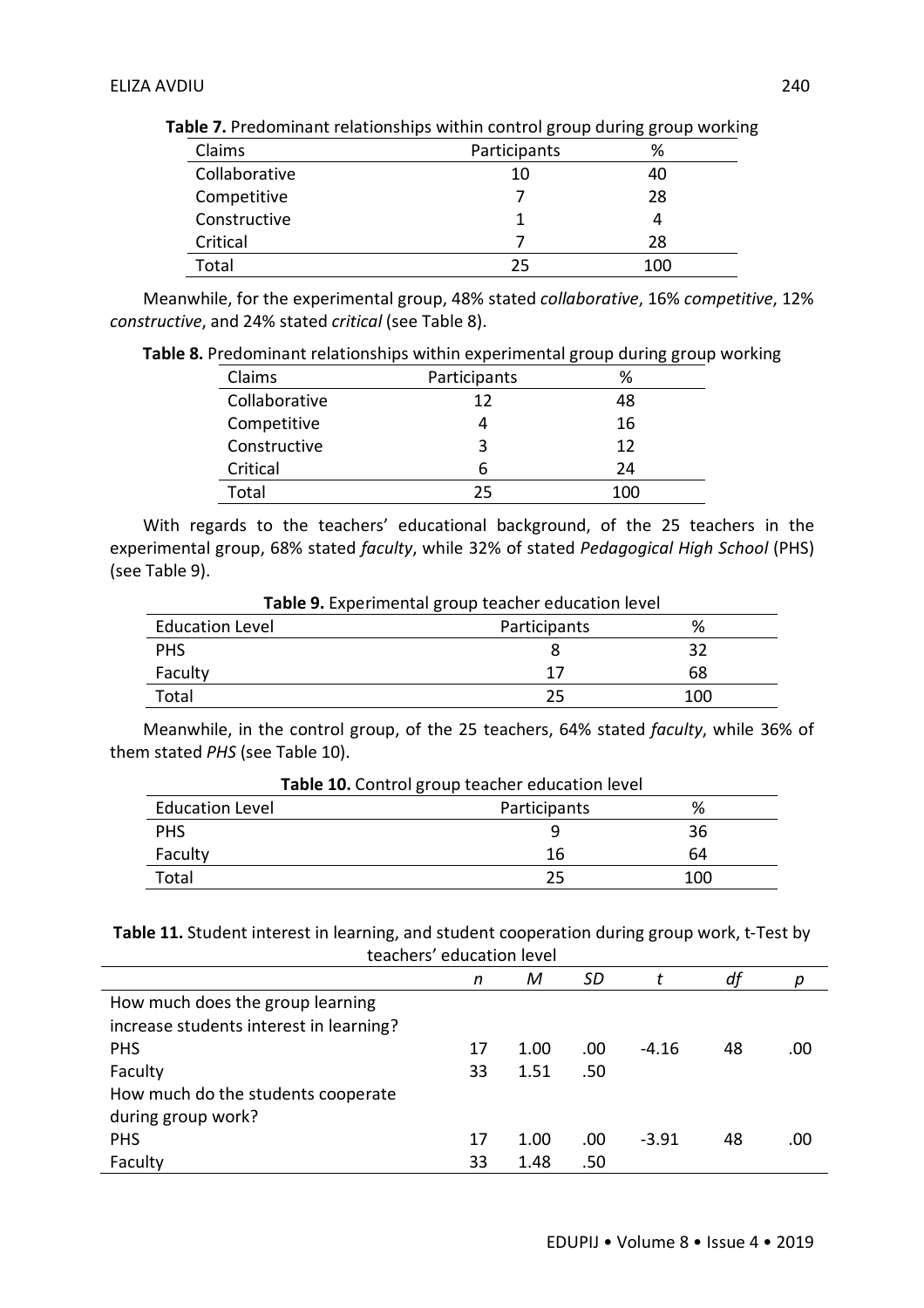There was a significant difference found between teachers from *PHS* (*M* = 1.00; *SD* = .00) and those who graduated from a *faculty* (*M* = 1.51, *SD* = .50), in their perceptions on how group work increases the interest of students to learn (*t*(48) = -4.16, *p* = .00).

Also, there was a significant difference found between teachers from *PHS* (*M* = 1.00, *SD* = .00) and those teachers having gained a BA from a *faculty* (*M* = 1.48, *SD* = .50), in their perceptions of how much students collaborate during their work in groups (*t*(48) = -3.91,  $p = .00$ ).

With regards to the question, "Do students interact with each other during group work?", for the control group, Table 12 shows that 53.6% of students *always* interact with each other, 23.6% *very often*, and 22.7% stated *several times.* 

| Claims        | Participants | %     |
|---------------|--------------|-------|
| Never         |              | 0.0   |
| Several times | 25           | 22.7  |
| Very often    | 26           | 23.6  |
| Always        | 59           | 53.6  |
| Total         | 110          | 100.0 |

## **Table 12.** Control group student interaction during group work

However, in the results shown in Table 13 for the experimental group, 73.9% of the students consider that there is *always* cooperation between students, while 18% stated *very often*, and 18.1% said *several times*. Notably, the category of *never* was not selected by any student.

**Table 13.** Experimental group student interaction during group work

| . .           |              | --<br> |
|---------------|--------------|--------|
| Claims        | Participants | %      |
| Never         |              | 0.0    |
| Several times |              | 8.1    |
| Very often    | 20           | 18.0   |
| Always        | 82           | 73.9   |
| Total         | 110          | 100.0  |

**Table 14.** Group work implementations, student co-operation, satisfaction with work results, and achievement of learning goals, t-Test by group type

|                                                            | n   | М    | SD  | t        | df  | р    |
|------------------------------------------------------------|-----|------|-----|----------|-----|------|
| How often is group work implemented?                       |     |      |     |          |     |      |
| Control group                                              | 110 | 2.92 | .75 | 6.96     | 219 | .84  |
| Experimental group                                         | 111 | 2.26 | .64 |          |     |      |
| How much do group members cooperate?                       |     |      |     |          |     |      |
| Control group                                              | 110 | 3.31 | .82 | $-7,585$ | 109 | .000 |
| Experimental group                                         | 111 | 3.66 | .62 |          |     |      |
| How much are group members satisfied<br>with work results? |     |      |     |          |     |      |
| Control group                                              | 110 | 2.13 | .66 | 12.76    | 219 | .00  |
| Experimental group                                         | 111 | 1.18 | .40 |          |     |      |
| Do you think learning goals are achieved?                  |     |      |     |          |     |      |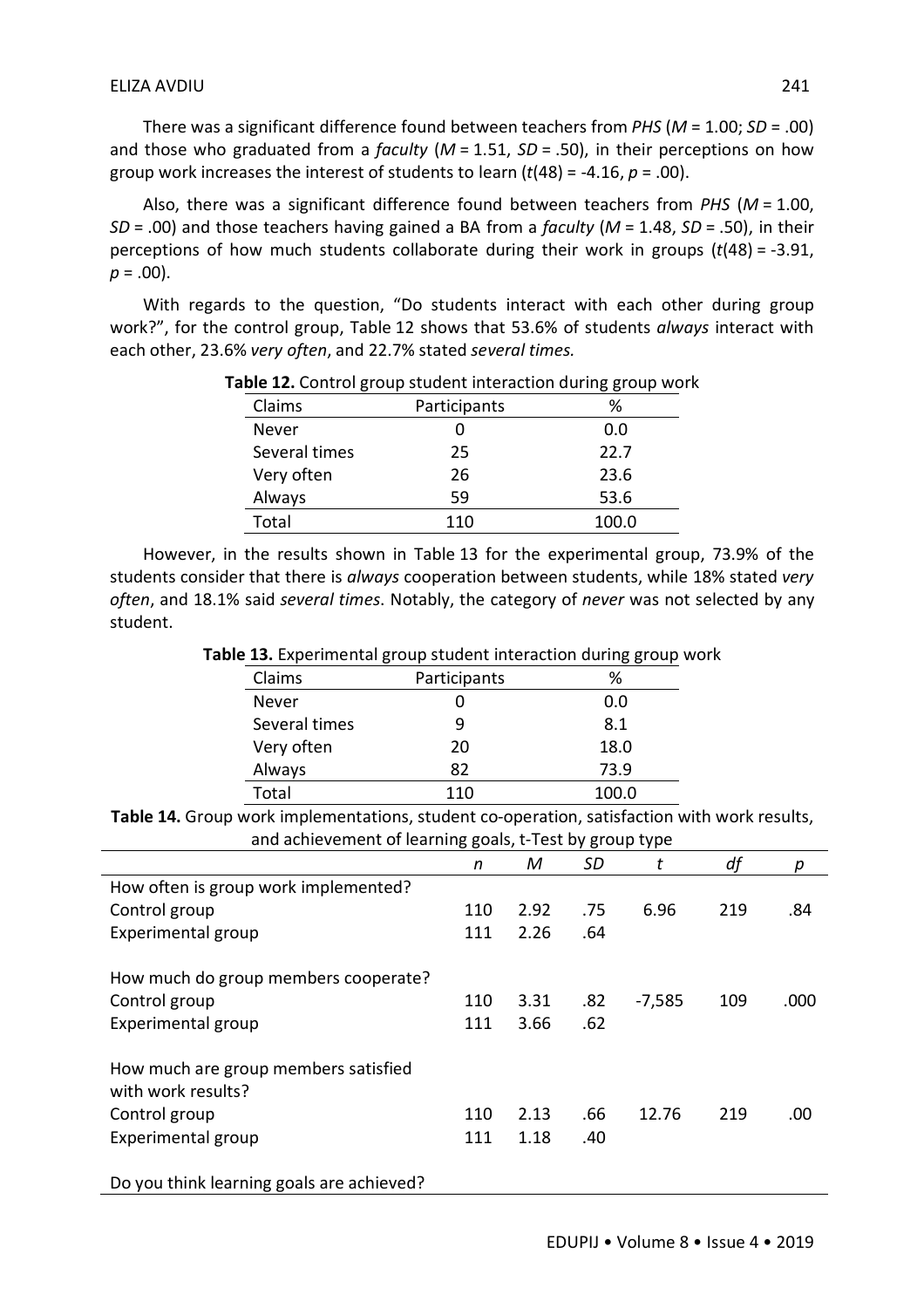#### ELIZA AVDIU 242

| Control group      |     | 110 1.42 | .49 | $-1.34$ | 219 | .01 |
|--------------------|-----|----------|-----|---------|-----|-----|
| Experimental group | 111 | 1.51     | .55 |         |     |     |

There was no significant difference found between the control group (*M* = 2.92, *SD* = .75) and the experimental group (*M* = 2.26, *SD* = .64), in their perceptions on how often group work was implemented (*t*(48) = -.6.96, *p* = .84).

There was a significant difference found between the control group (*M* = 3.31, *SD* = .82) and the experimental group (*M* = 3.66, *SD* = .48), in their perceptions on how group members cooperate (*t*(109) = -.7,585, *p* = .00).

There was no significant difference found between the control group (*M* = 2.13; *SD* = .66) and the experimental group (*M* = 1.18, *SD* = .40), in their perceptions on their satisfaction with group work results (*t*(219) = 12.76, *p* = .00).

There was a significant difference found between the control group (*M* = 1.42, *SD* = .49) and the experimental group (*M* = 1.51, 64), in their perceptions of learning goals having been achieved (*t*(48) = -1.34, *p* = .01).

| Table 15. Group work implementations, student cooperation, satisfaction with work results, |
|--------------------------------------------------------------------------------------------|
| and purpose of learning, t-Test by gender                                                  |

| and parpose or rearring, crest by genuer  |     |      |      |          |     |      |
|-------------------------------------------|-----|------|------|----------|-----|------|
|                                           | n   | M    | SD   | t        | df  | р    |
| How often work is group work              |     |      |      |          |     |      |
| implemented?                              |     |      |      |          |     |      |
| Male                                      | 119 | 2.19 | .65  | $-9.82$  | 219 | .08  |
| Female                                    | 102 | 3.05 | .63  |          |     |      |
|                                           |     |      |      |          |     |      |
| How much do students cooperate during     |     |      |      |          |     |      |
| group work?                               |     |      |      |          |     |      |
| Male                                      | 119 | 2.72 | .70  | $-18.32$ | 218 | .00  |
| Female                                    | 102 | 4.00 | .00. |          |     |      |
|                                           |     |      |      |          |     |      |
| How much are students satisfied with work |     |      |      |          |     |      |
| results?                                  |     |      |      |          |     |      |
| Male                                      | 119 | 1.39 | .49  | $-6.12$  | 219 | .00. |
| Female                                    | 102 | 1.95 | .83  |          |     |      |
|                                           |     |      |      |          |     |      |
| Do you think learning goals are achieved? |     |      |      |          |     |      |
| Male                                      | 119 | 1.01 | .09  | $-41.12$ | 219 | .73  |
| Female                                    | 102 | 2.00 | .24  |          |     |      |

There was a significant difference found between females ( $M = 3.05$ ,  $SD = .63$ ) and males ( $M = 2.19$ ,  $SD = .65$ ), in their perceptions on how often group work was implemented  $(t(48) = -.9.82, p = .08)$ .

There was a significant difference found between females  $(M = 4.00, SD = .00)$  and males ( $M = 2.72$ ,  $SD = .70$ ), in their perceptions on how students cooperate in group work  $(t(218) = -18.32, p = .00).$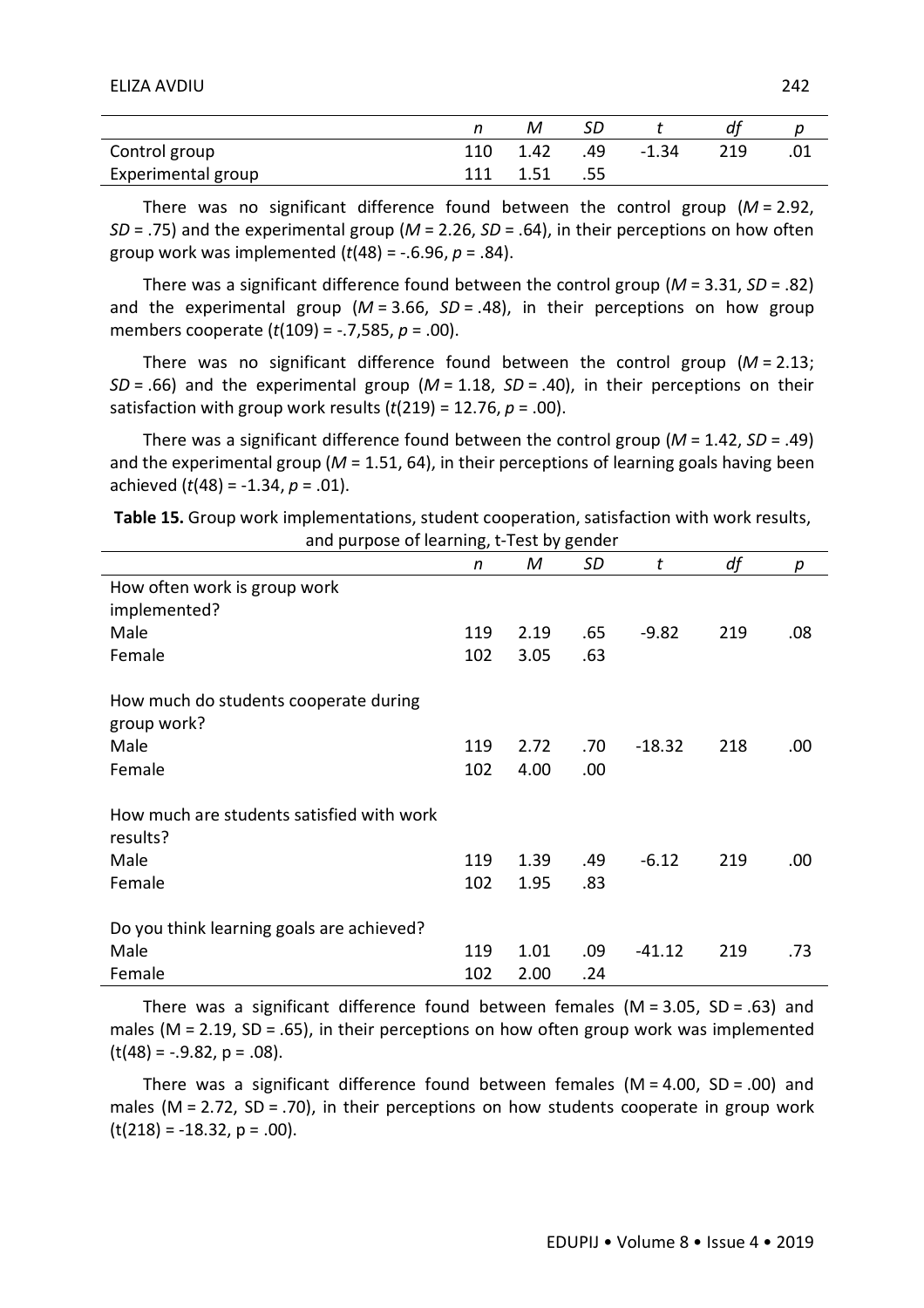There was a significant difference found between females ( $M = 1.95$ ; SD = .83) and males (M = 1.39, SD = .49), in their perceptions on their satisfaction with group work results  $(t(219) = -6.12, p = .00).$ 

There was a difference found between females  $(M = 2.00, SD = .24)$  and males  $(M = 1.01, SD = .09)$ , in their perceptions on learning goals having been achieved  $(t(48) = -1.01)$  $.41.12, p = .73$ ).

| Table 16. Correlation between group work and student cooperation |          |   |
|------------------------------------------------------------------|----------|---|
|                                                                  |          |   |
| 1. Group work implementation                                     | -        |   |
| 2. Cooperation within the group                                  | $.692**$ | - |

There was a strong positive correlation found between group work implementation and cooperation within the group ( $r = .692$ ,  $p < .01$ ).

**Table 17.** Correlation between group member's results satisfaction and achievement of group work learning objectives

| 1. Group members' satisfaction with results | -        |  |
|---------------------------------------------|----------|--|
| 2. Achievement of learning objectives       | $.414**$ |  |

There was a strong positive correlation found between achievement of group work objectives and group members' satisfaction results in the group ( $r = .414$ ,  $p < .01$ ).

The initial success and final success of the control and experimental group students was also measured. Of the 110 students in the control group, the initial success of the students was excellent for 29.1%, very good for 22.7%, good for 17.3%, sufficient for 18.2%, and 12.7% were insufficient (see Table 18).

|                  | <b>Table 10.</b> Control group student success | mnuar Juale |
|------------------|------------------------------------------------|-------------|
| Grade (success)  | Participants                                   | %           |
| 1 (insufficient) | 14                                             | 12.7        |
| 2 sufficient)    | 20                                             | 18.2        |
| $3$ (good)       | 19                                             | 17.3        |
| 4 (very good)    | 25                                             | 22.7        |
| 5 (excellent)    | 32                                             | 29.1        |
| Total            | 110                                            | 100.0       |

**Table 18.** Control group student success – Initial State

Whereas, the initial success of the experimental group students (see Table 19) shows that out of the 111 students, 29.7% showed excellent success, 24.3% were very good, 15.3% were good, 16.2% were sufficient, and 14.4% were found to be insufficient.

| Grade (success)  | Participants | ℅     |
|------------------|--------------|-------|
| 1 (insufficient) | 16           | 14.4  |
| 2 sufficient)    | 18           | 16.2  |
| $3$ (good)       | 17           | 15.3  |
| 4 (very good)    | 27           | 24.3  |
| 5 (excellent)    | 33           | 29.7  |
| Total            | 110          | 100.0 |

**Table 19.** Experimental group student success – Initial State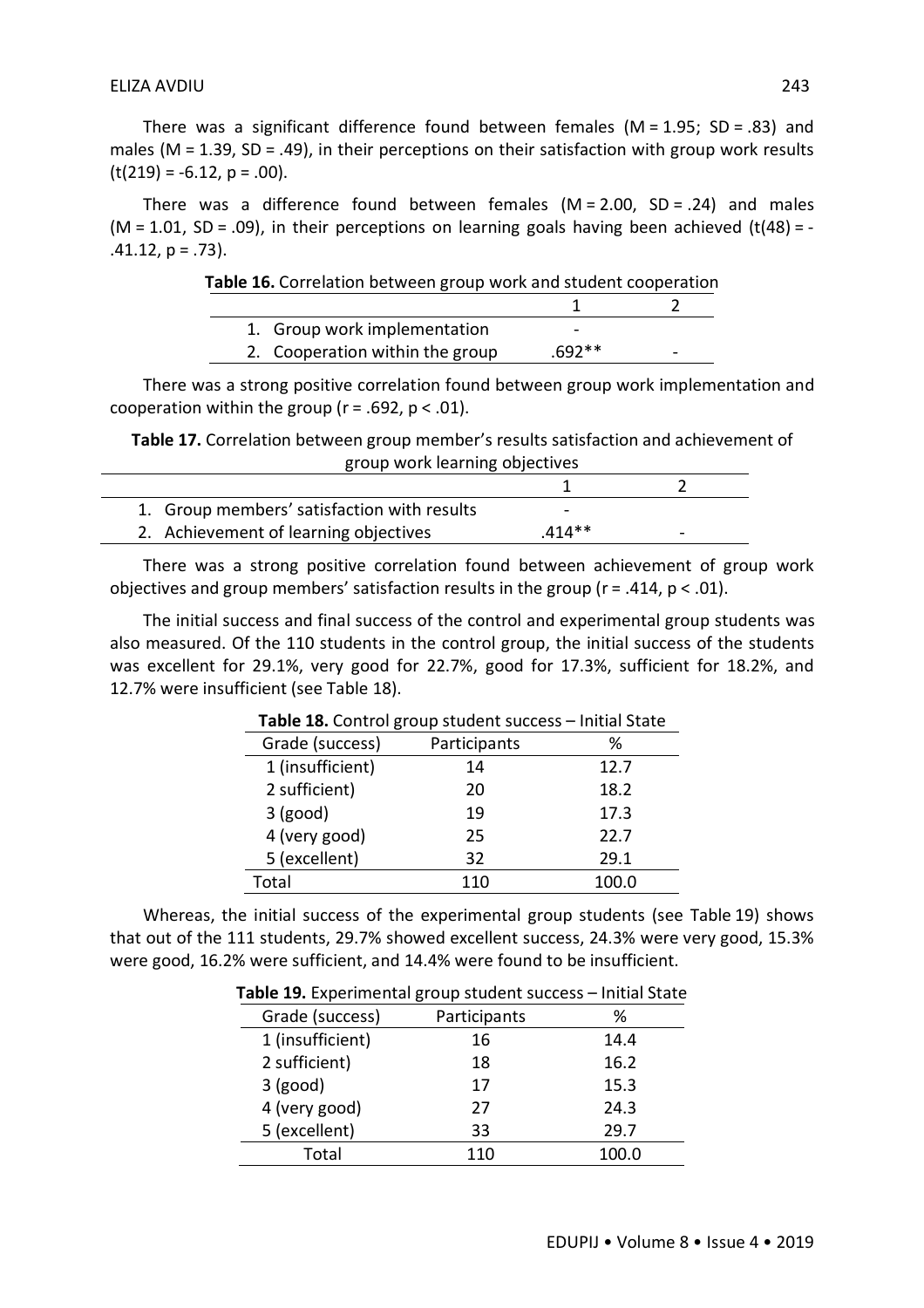The final success results for the 110 students in the control group (see Table 20) reflected that 32.7% of the students achieved excellent, 20.9% were very good, 20% were good, 17.3% were sufficient, and 9.1% of the students achieved insufficient results.

| <b>Table 20.</b> Control group student success – Final State |              |       |  |  |  |
|--------------------------------------------------------------|--------------|-------|--|--|--|
| Grade (success)                                              | Participants | ℅     |  |  |  |
| 1 (insufficient)                                             | 10           | 9.1   |  |  |  |
| 2 sufficient)                                                | 19           | 17.3  |  |  |  |
| $3$ (good)                                                   | 22           | 20.0  |  |  |  |
| 4 (very good)                                                | 23           | 20.9  |  |  |  |
| 5 (excellent)                                                | 36           | 32.7  |  |  |  |
| Total                                                        | 110          | 100.0 |  |  |  |

**Table 20.** Control group student success – Final State

Table 21 reflects the final success of the 111 students in the experimental group, with 44.1% having excellent success, 37.8% were very good, 6.3% were good, 6.3% were sufficient, and 5.4% of the students were scored as insufficient.

| $\frac{1}{2}$ and $\frac{1}{2}$ components and $\frac{1}{2}$ , $\frac{1}{2}$ components capacity | .            |       |
|--------------------------------------------------------------------------------------------------|--------------|-------|
| Grade (success)                                                                                  | Participants | ℅     |
| 1 (insufficient)                                                                                 |              | 5.4   |
| 2 sufficient)                                                                                    |              | 6.3   |
| $3$ (good)                                                                                       |              | 6.3   |
| 4 (very good)                                                                                    | 42           | 37.8  |
| 5 (excellent)                                                                                    | 49           | 44.1  |
| Total                                                                                            | 110          | 100.0 |
|                                                                                                  |              |       |

## **Table 21.** Experimental group student success – Final State

| Table 22. Difference between initial success of control and experimental groups, t-Test |  |
|-----------------------------------------------------------------------------------------|--|
|-----------------------------------------------------------------------------------------|--|

|                    | n   | M    | <b>SD</b> |       | df  |      |
|--------------------|-----|------|-----------|-------|-----|------|
| Control group      | 110 | 3.37 | 1.40      |       |     |      |
|                    |     |      |           | 1,156 | 109 | 0.25 |
| Experimental group | 111 | 3.39 | 1.42      |       |     |      |

There was no significant difference found between the initial success results of the control and experimental groups (*t*(109) = 1.156, *p* = .250).

| Table 23. Difference between final success of control and experimental groups, t-Test |     |      |      |          |     |      |  |
|---------------------------------------------------------------------------------------|-----|------|------|----------|-----|------|--|
|                                                                                       | n   | М    | SD   |          | df  | р    |  |
| Control group                                                                         | 110 | 3.51 | 1.34 |          |     |      |  |
|                                                                                       |     |      |      | $-9,156$ | 109 | .000 |  |
| Experimental group                                                                    | 111 | 4.09 | 1.11 |          |     |      |  |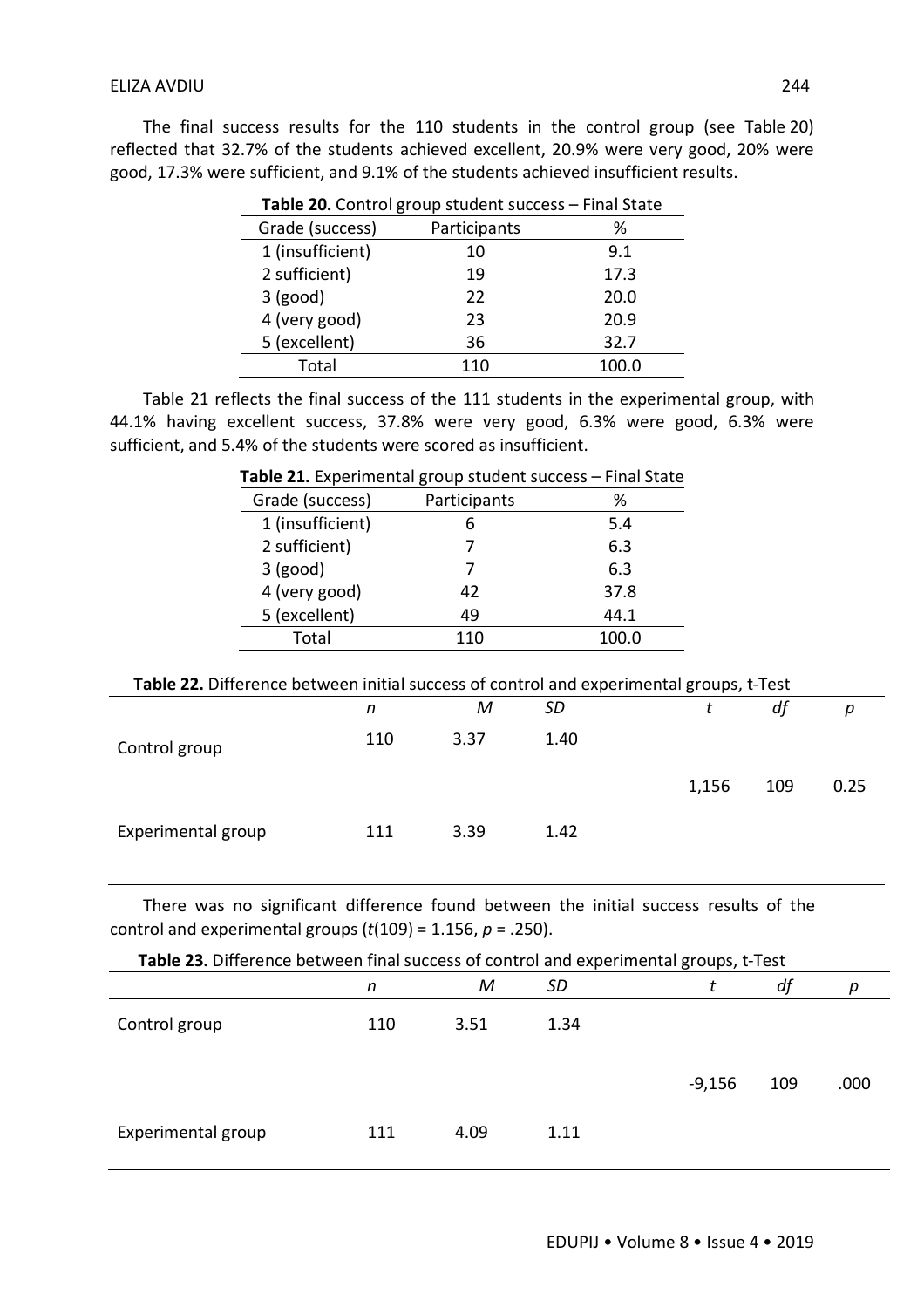There was no significant difference found between the final success results of the control and experimental groups (*t*(109) = -9.156, *p* = .000).

#### **Discussion and Conclusion**

The purpose of this research was to understand the effect of group learning with primary school students. Our study related to *student cooperation* in group working, and the teachers' experimental group showed higher values of cooperation compared to teachers' control group (76% vs. 64%). Also, the students' experimental group reported higher values of cooperation compared to the control group (73.9% vs 53.6%). Results from another research study conducted with single experimental and control groups (Chatila & Husseiny, 2017) showed that cooperative learning also had a significant effect on students' achievement in the learning and practicing of scientific skills; however, no significant effect was found in the acquisition of new scientific skills.

In our observations, as well as in the issue of increasing the interest of students to learn through group working, the experimental group of teachers showed a higher value compared to the control group (88% vs 44%); however, we also came to this conclusion during conversations with the students who stated that very often they asked the teachers if they could sit in groups and work in groups because, according to them, they felt more free and benefitted more from cooperating with each other, and for those less-interested students, group work was reported as being more fun.

On the use of *new teaching techniques*, approximately half of the teachers used new techniques with the students; however, the experimental group of teachers, in the open section of the questionnaire related to use of other techniques, stated that they used both the Jiangsu technique and the group discussion network because they were encouraged to use cooperative teaching. In the findings of a study by Kibirige and Lehong (2016), their results showed that the experimental group outperformed the control group, suggesting that cooperative learning techniques enhanced learners' performance more than the traditional teaching approach. Also, data related to the *predominating relationships* found between students in our research, the experimental group of teachers were shown to have the highest value of cultivating collaborative relationships between students compared to the control group (48% vs. 40%). In relation to student cooperation, this study found it to be an influential factor in the effective implementation of group work.

As to *teacher education,* the study showed a ratio of 68% vs 64% for teachers with a faculty gained degree compared to those with a pedagogical high school diploma. However, following discussions with the teachers, it turns out to be challenging to implement a teaching class according to cooperative teaching strategies, despite the training they received to advance the usage of modern methodologies. This research also identified an insufficient level of commitment from teachers in applying teaching in group working conditions, which was expressed through discussions held with the students, and towards the greater engagement of teachers, seeking to change the way that teachers explain content and to be more understandable and appealing. This result showed that the teachers were often perceived to be keen only to lecture and not to pay attention to sociological forms of teaching. However, this diversification in the integration of contemporary methodologies was expressed by some of the teachers, especially those of the older generation, due to the fact that group work, as an organizational form requires a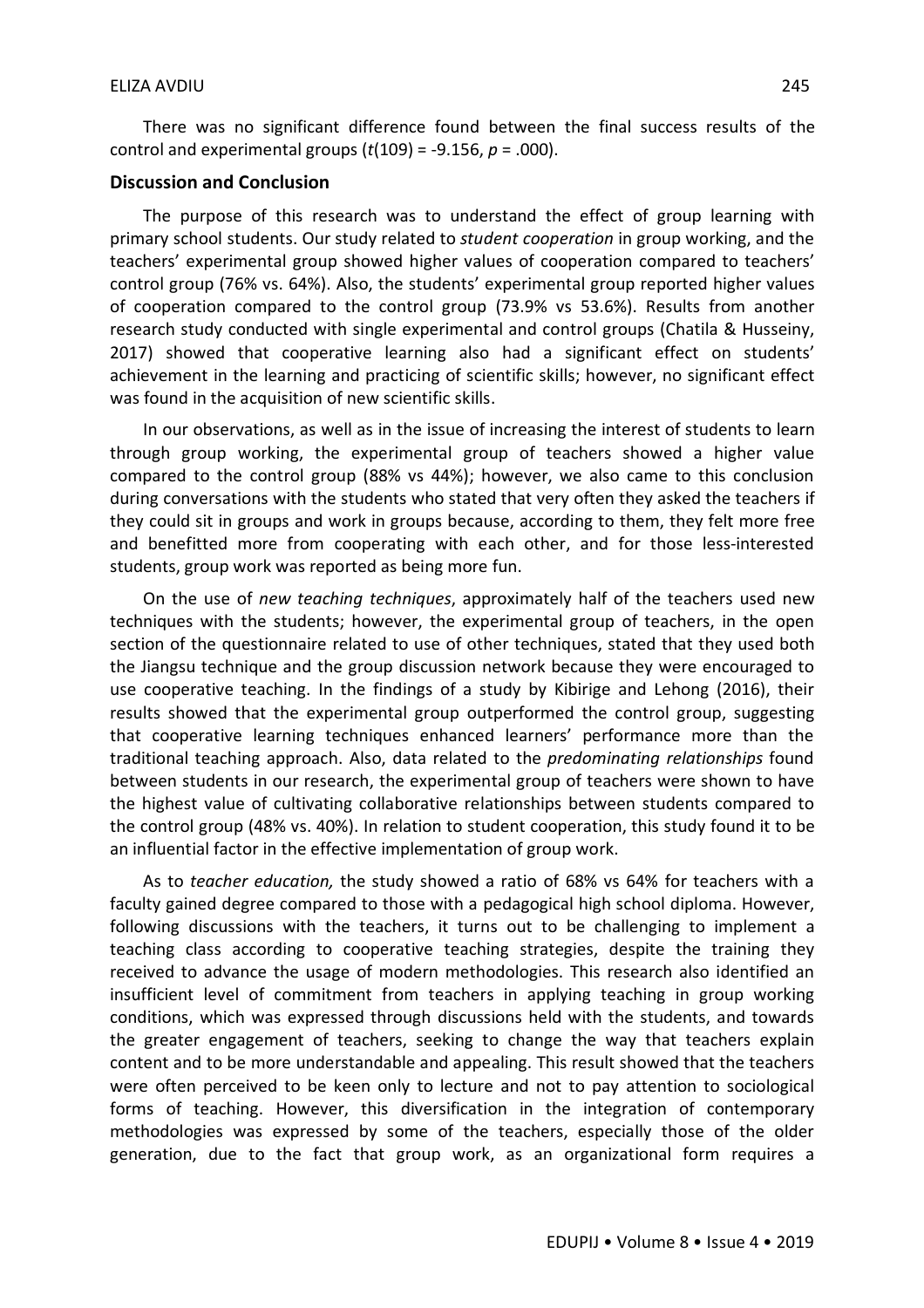## ELIZA AVDIU 246

considerable level of engagement, whilst teachers mostly accept the introduction of changes with some difficulty.

According to the results of this research study, a strong positive correlation was observed between the realization of group work and the level of cooperation within the group, and between the achievement of learning goals through group work and the results satisfaction of group members.

Finally, student achievement test results were found to show that final success results of the experimental group students had higher values when compared to the final success of the control group students (*MA* = 4.09; *SD* = 1.11 –vs– *MA* = 3.51; *SD* = 1:34).

This study also showed an increase in the control group's final results from the initial state, although this increase was less that for the experimental group.

Results in this research confirmed the impact of the experimental factor (cooperative learning strategy) with the experimental group students and teachers influenced to devote themselves to the effective implementation of group working. The *t-*test values for initial success of both groups showed that no significant statistical differences (*t* = 1,156; *p* = .250), while the final success values for both groups showed significant statistical differences (*t* = - 9.156,  $p = .000$ ). This enables us to conclude that the experimental factor program requirements influenced the teachers to devote and apply work in groups according to contemporary models that can be learned through group work; meaning that the students were influenced to increase their knowledge. In another study (Asha, 2016), the results of the student's achievement test showed significant statistical differences between the two groups, in favor of the experimental group.

Finally, the current study does not reflect any new alteration in the organization of teaching work in groups. However, the results of this study reflect the current status of learning in groups in today's Kosovan schools. The study suggests that educational institutions in Kosovo should observe whether or not new interactive approaches are being properly adopted and applied in practice by teachers, and that they are not applied just as a matter of formality.

## **References**

- Asha, I. (2016). The Impact of Cooperative Learning on Developing the Sixth Grade Students Decision-Making Skill and Academic Achievement. *Journal of Education & Practice, 7*(10), 60-67.
- Baines, E., Blatchford, P., & Chowne, A. (2007). Improving the effectiveness of collaborative group work in primary schools: effects on science attainment. *British Educational Research Journal, 33*(5), 663-680.
- BEP. (2012). *Zhvillimi I shkathtësive të shekullit 21 në lendën e Shkencës*. Kosovë: MASHT, USAID
- Chatila, H., & Husseiny, F. (2017). Effect of cooperative learning strategy on students' acquisition and practice of scientific skills in Biology. *Journal of Education in Science, Environment and Health (JESEH), 3(*1), 88-99.
- Downing, S, D. (2011), *Strategies to use in Cooperative Learning Groups, Empowering Students to Get On Course.* (pp. 1-8). Retrieved from: http://ycinstitutes.wikispaces.com/file/view/Strategies.pdf